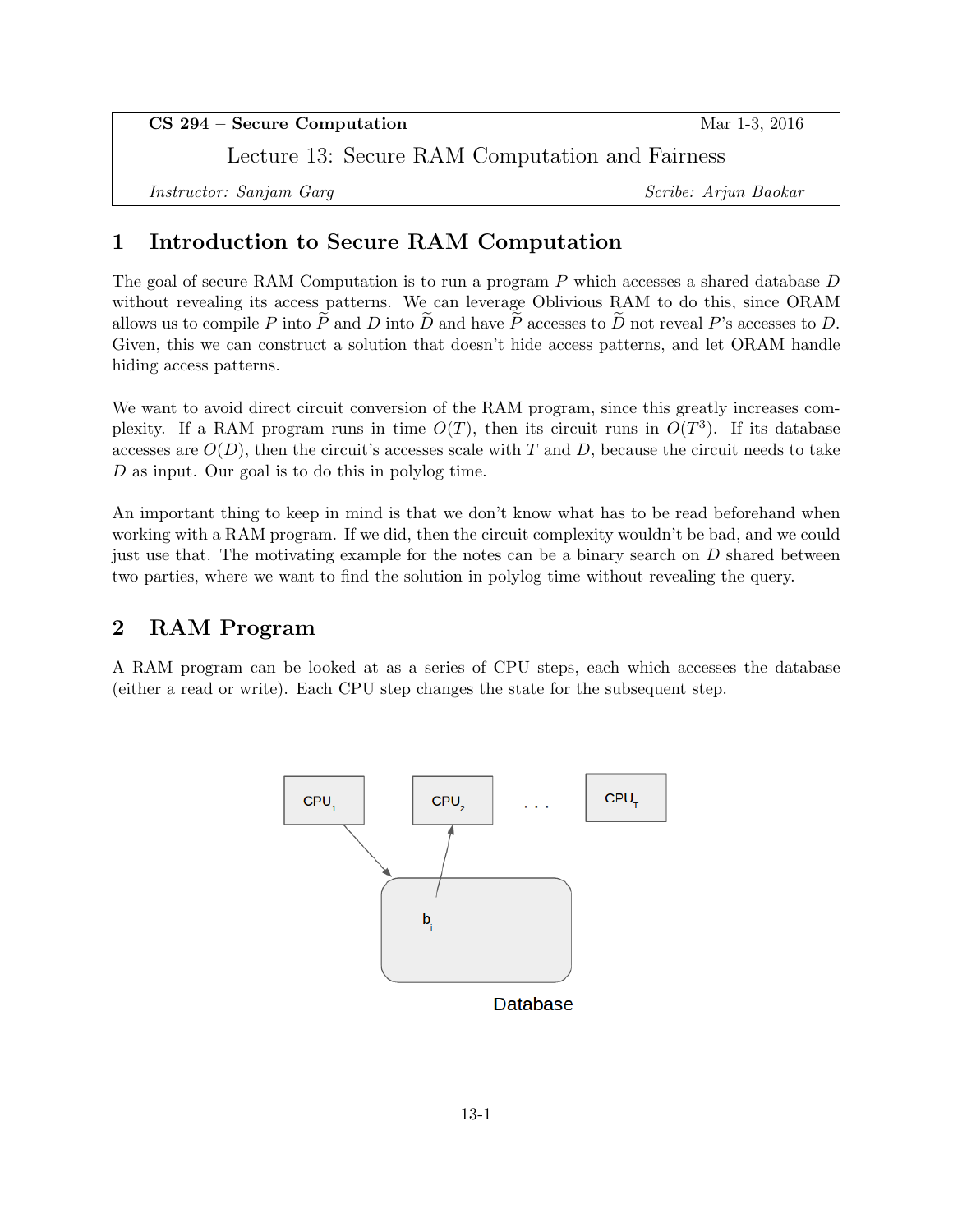## 3 Secret-Shared Database Construction

One way we can do this is by secret sharing each bit of the database  $D$ . A simple way to do this by defining the database as such:

Definition 1  $D = \{(i, b_i)\}_{i \in |D|}$ 

Both parties receive  $\{x_i\}$  and  $\{y_i\}$  respectively, where  $\forall i, x_i \oplus y_i = b_i$ .



This construction has high round complexity. From an information theoretic perspective, to have small round complexity, one person must have all data. This is because of the reason mentioned above: we don't know what value to read (we don't know what's in memory to be able to read the next value at a specific CPU step). We'll discuss how to improve this in the next section.

### 4 Encrypted Database Construction

To give one person the data, we can have one person own the the encrypted version of the database. The other person can have the key to the database. Formally:

**Definition 2**  $D_i = Enc_K(b_i)$  given to one user as  $y_i$ , and K given as  $x_i$ .

They can still only access the database together. The same protocol as the secret-sharing case applies, just replacing  $x_i$  and  $y_i$  as mentioned in the definition. However, this doesn't quite work, since we don't really have security here  $(y_i)$ 's owner can figure out  $D_i$  since K is sent over by the other person).

Goal: We want to implicitly decrypt without the encrypted database's owner finding out about  $D_i$ . We can garble each CPU step separately: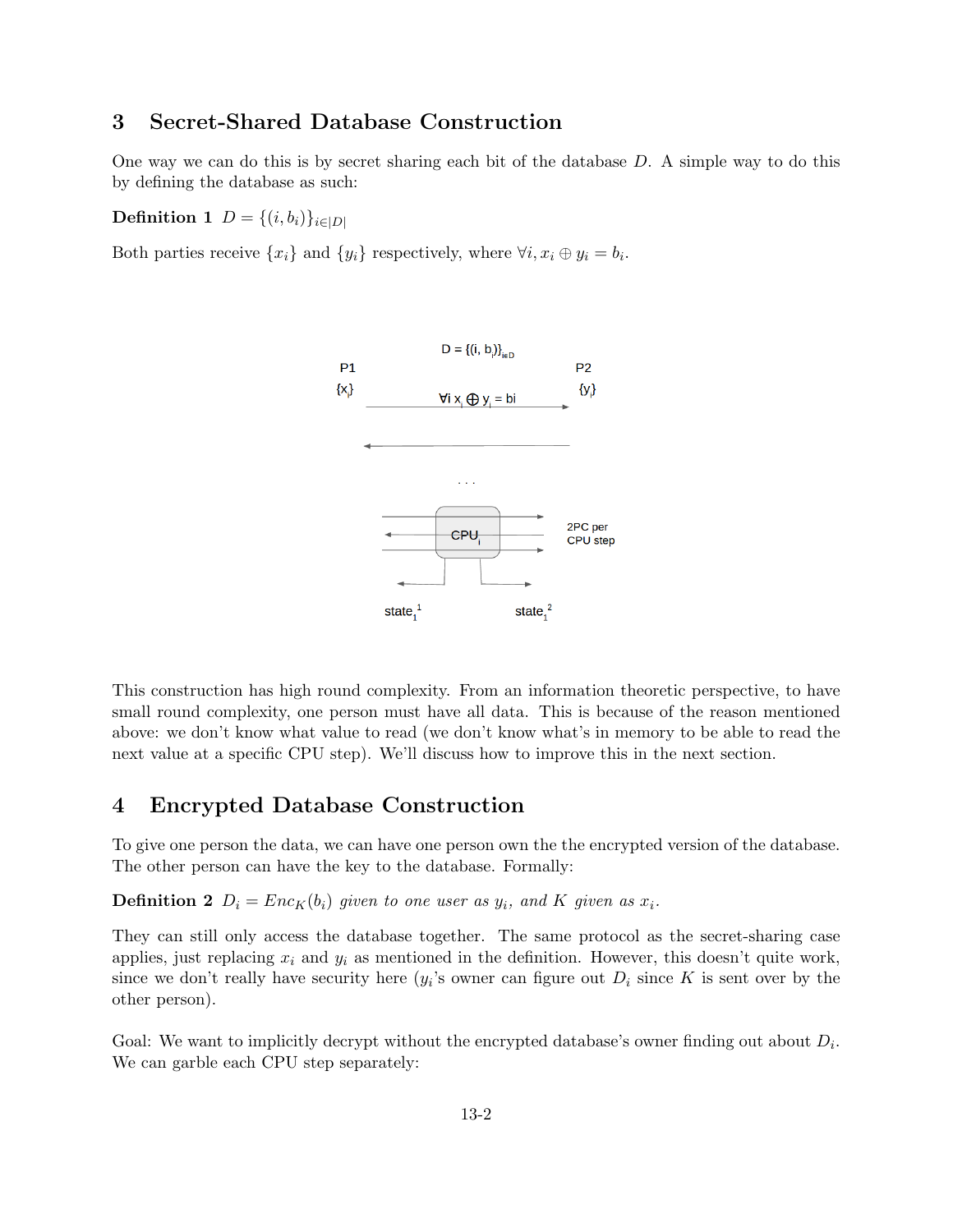**Definition 3**  $Garble(CPU_i) = \widetilde{CPU_i}$ 

 $\widetilde{CPU}_i$  will output labels for  $\widetilde{CPU}_{i+1}$ . We create a  $\kappa$ -bit key sampled randomly.

**Definition 4**  $S = \{0, 1\}^{\kappa}$  randomly sampled.

In the database,  $\forall i$ , we define  $e_i = PRF_S(i||b_i)$ , and store  $e_i$ s in the database. This PRF is hardcoded into each of the  $\overline{CPU}_i$ s, so each garbled circuit can use it.



Focusing on just  $\widetilde{CPU_1}$  and  $\widetilde{CPU_2}$ , we can how the labels for the circuits are transmitted forward. State labels are known, so  $\widetilde{CPU}_1$  can easily provide those to  $\widetilde{CPU}_2$ . However,  $l_0$  and  $l_1$  need to be emitted based on what  $b_i$  is (emit  $l_{b_i}$ ). To do this,  $\widetilde{CPU}_1$  can emit  $Enc_{PRF_S(i||0)}(l_0)$  and  $Enc_{PRF_S(i||1)}(l_1)$  for  $l_0$  and  $l_1$  respectively.

We can then simulate these garbled circuits to evaluate security. Since garbled circuits require an output value for simulation, and only the last CPU step has an output, we can essentially replace each middle garbled circuit with "garbage" until the last circuit emits. However, a problem is that in garbled circuit simulation, only one label can be known (the one corresponding to  $l_{b_i}$ ). The other should be indistinguishable from a random string. While this is trivially true for  $CPU_1$ , for subsequent steps (say  $\widetilde{CPU}_2$ ), it is not.  $PRF_S(i||0)$  and  $PRF_S(i||1)$  are known to all circuits, since S is harcoded into each circuit, as mentioned before. We need to expunge one label to be able to simulate.

Note: This is actually a circular argument at the moment. The garbled circuit depends on  $PRF_S$ to be random, and  $PRF_S$  requires the GC to be secure, since S is hardcoded into the circuit.

#### 4.1 Fixed Construction

To fix the problem that everyone knows S, we can have more than one key S. Let's make a tree of keys, where keys are denoted  $S_{i,j}$  with i as depth and j as their index within the depth.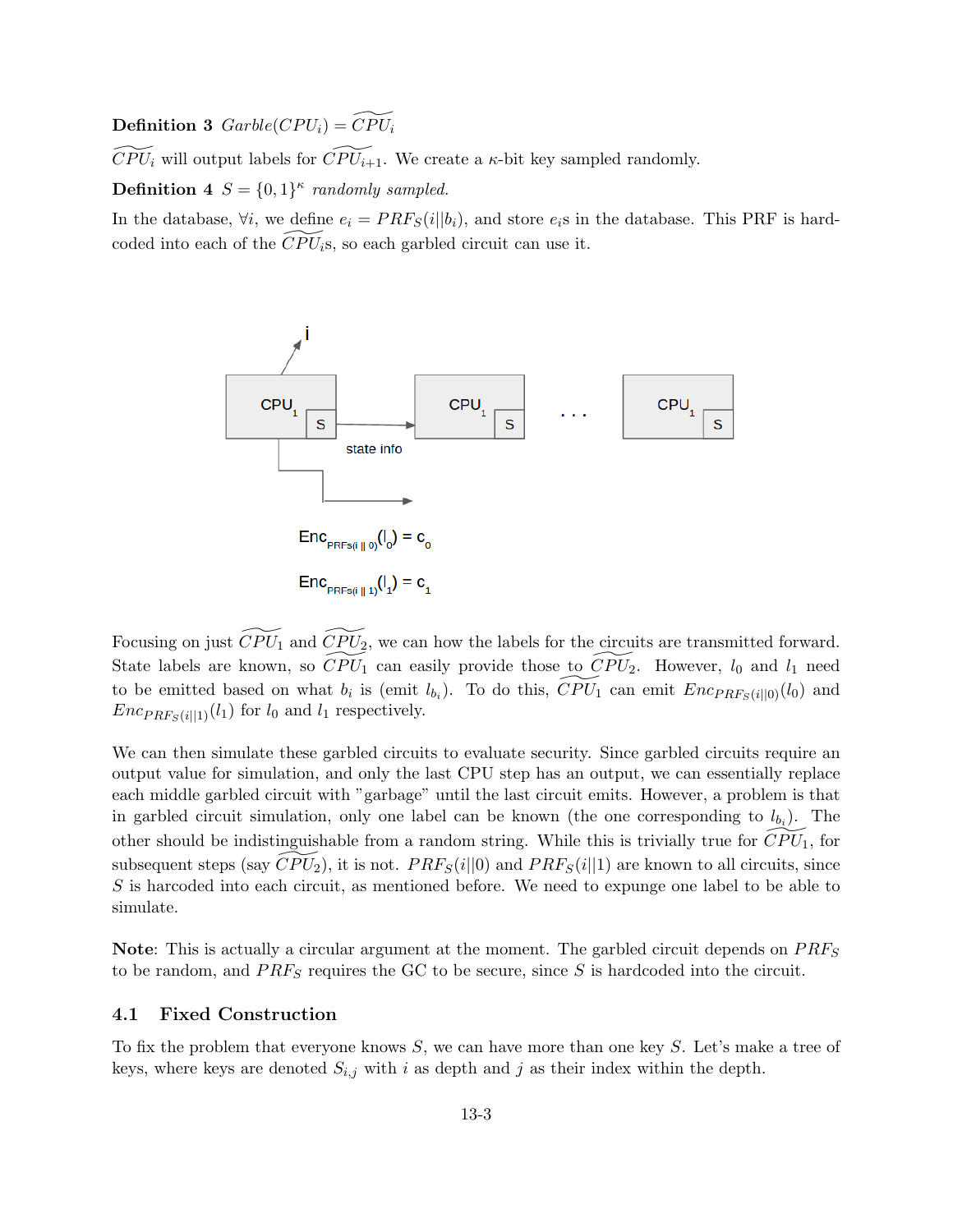

In this tree, each child key is encrypted with its parent key (eg.  $S_{1,0}$  is encrypted with  $S_{0,0}$ ). If you know a key, you can decrypt its immediate children. The leaf nodes,  $S_{d,i}$  for  $i \in \{0, |D|-1\}$ , encrypt the bits of the database D. With the root key, you can follow the path down to any leaf and read its corresponding  $b_i \in D$ .

Now, for every  $\widehat{CPU}_i$  we had before, we create  $lg(|D|)$ s (we have logarithmically more CPU steps). Each of these logarithmically many CPU steps (shown below) will recreate this path through the key tree.



Each circuit will also replace the key it used with a fresh key (a new randomly sampled key) after it uses it once, and recreate the corresponding ciphertexts. This means that all siblings along the path (in addition to the path) will need to be recreated. Fixing these siblings is logarithmic time. This fixing step maintains the invariant that after each step, the subsequent step has a fresh copy of D as if it was never read.

#### 4.1.1 More Details on Key Generation

The key tree requires that each node encrypt its children under itself. There are two definitions that will help us explain the key tree usage.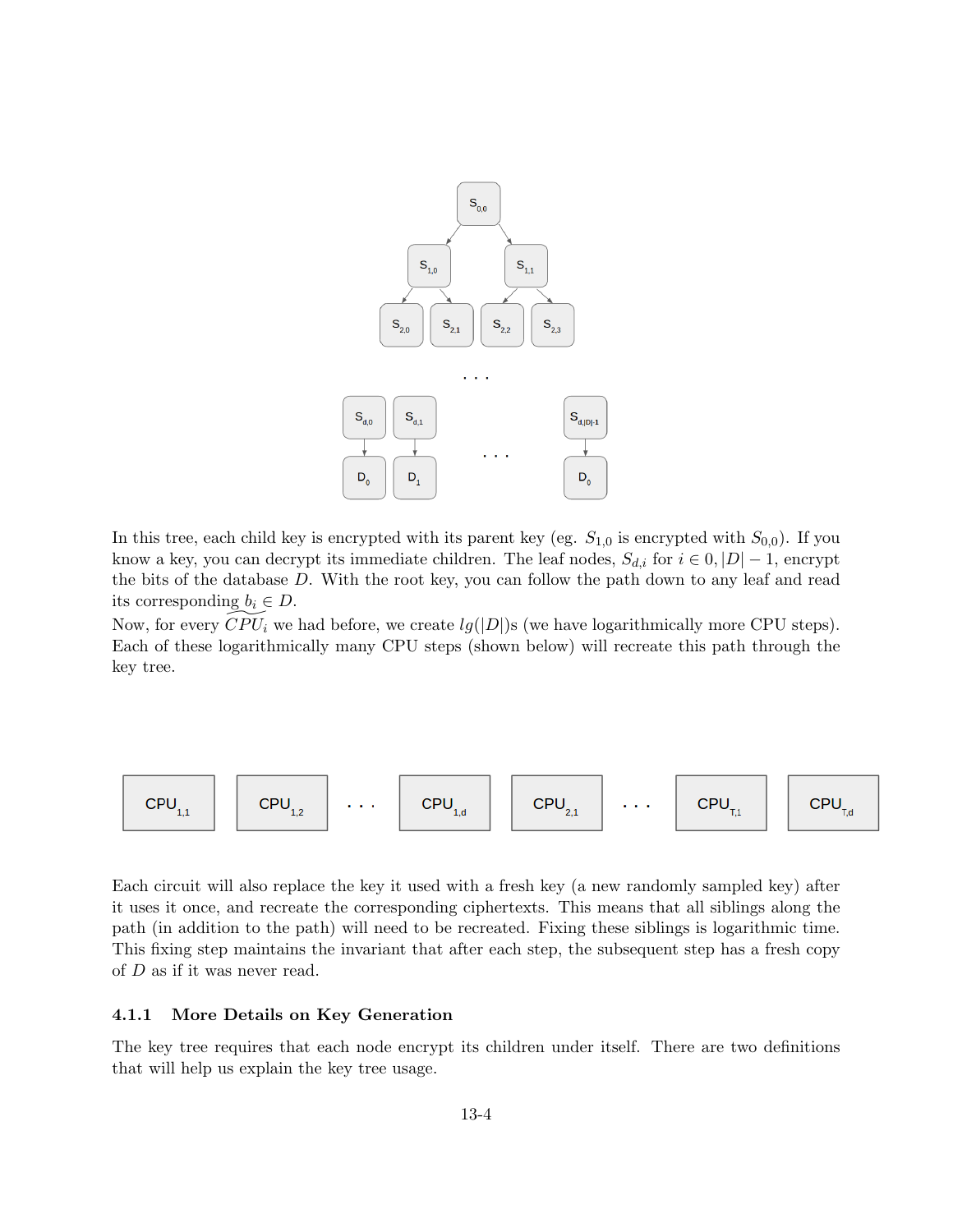**Definition 5**  $e_{i,j} = {PRF_{S_{i,j}}(k||(S_{i+1,2j}||S_{i+1,2j+1})_k)}_{k \in 2\kappa}$ , where k is the current key (of length  $\kappa$ ) and  $e_{i,j}$  is the encryption of the children under k.

**Definition 6** CPU<sub>i,j</sub>  $(i \in \{1...T\}, j \in \{1...d\})$  is a CPU step from the logarithmically expanded CPU step garbled circuits we mentioned before. CPU<sub>i,j</sub> sends labels to CPU<sub>i,j+1</sub>, unless j = T, in which case, it sends labels to  $CPU_{i+1,0}$ .

With this in mind, we can pre-generate some keys that we know we will need. Every  $CPU_{t,1}$  and  $CPU_{t,2}, t \in 1...T$  requires a fresh  $S_{0,0}$  key, so we can hardcode these into those CPU step circuits beforehand. Similarly, each circuit has two fresh keys encoded, one to encrypt the labels it must pass on to the next circuit and one for which is the fresh encryption key used by its predecessor to encrypt the labels given to it. Now, to understand the process, we'll focus on 2 CPU steps:  $CPU_{1,2}$ and  $CPU_{1,3}$ .



For simplicity, let's assume  $S_{1,0}$  encrypts the correct label to send. Then,  $CPU_{1,2}$  outputs  $c =$  ${PRF_{S_{0,0}^{new}}(k||(S_{1,0}^{new}||S_{1,1}))_k\}_{k\in 2\kappa}}$ . For the case where  $S_{1,1}$  is the correct key, simply swap  $S_{1,0}$  and  $S_{1,1}$ . Note that in the figure above,  $CPU_{1,2}$  has the  $S_1^{new}$  key. This key will become  $S_{1,0}^{new}$  or  $S_{1,1}^{new}$ , depending on which one to send. Similarly,  $CPU_{1,3}$  has  $S_2^{new}$  to use to encrypt the labels it sends. It also has  $S_1^{new}$  to decrypt what  $CPU_{1,2}$  sends it.

### 5 Fairness

Definition 7 Fairness dictates that anytime the bad guy gets an output from an MPC protocol, the good guy must also get the same output. These are its only guarantees.

Let us assume a two-party setup with parties P1 and P2. P1 has inputs  $x_i$  and P2 has inputs  $y_j$ where i, j have a small domain. For the example in this section, let's assume  $i, j \in \{1...6\}$ . As a side note, it might help to think of this as the Yao's Millionaire Problem. Let us define our function we are trying to compute on the inputs:

**Definition 8**  $f(x_i, y_j) = 1$  if  $i > j$ , 0 if  $i \leq j$ .